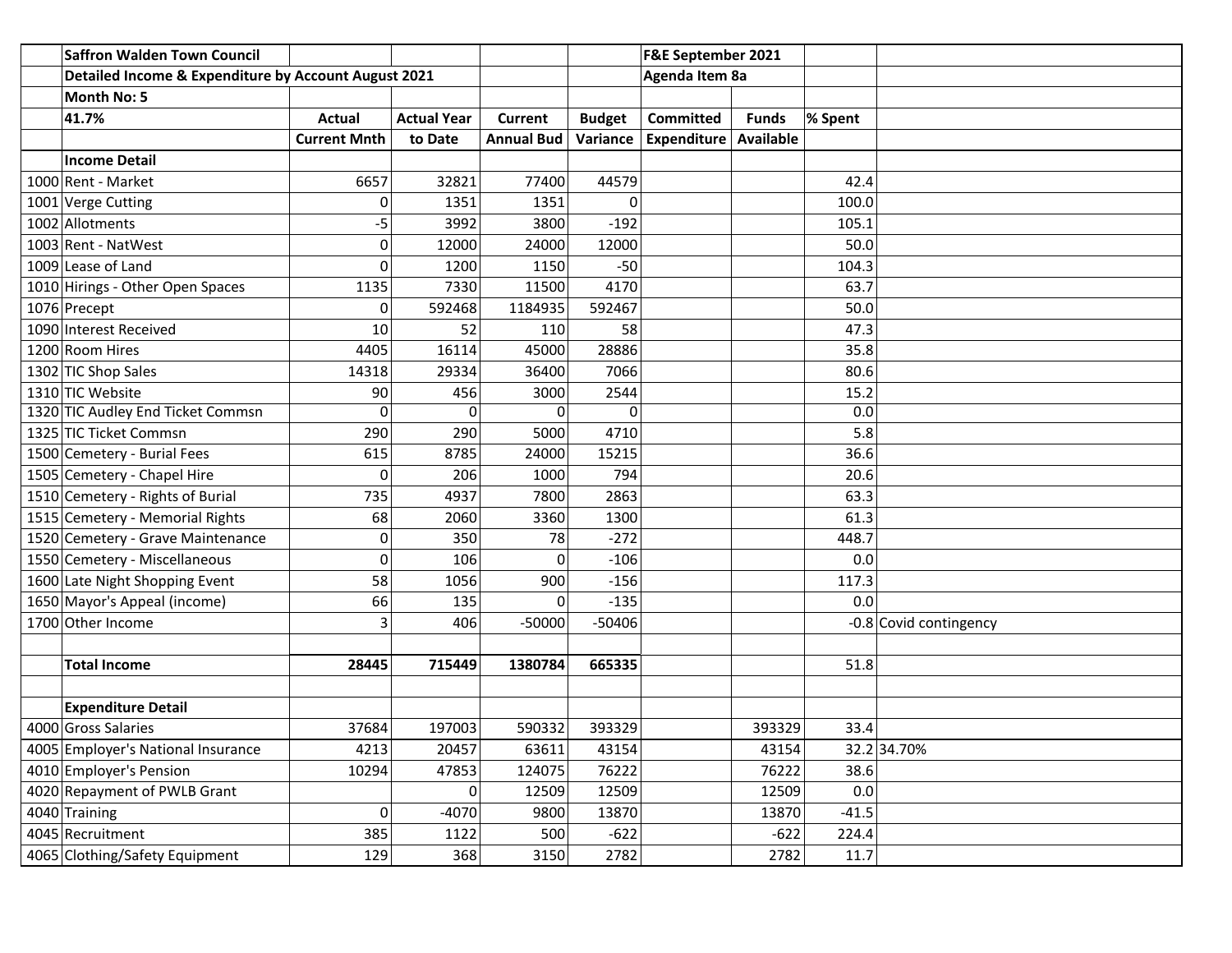|            | 41.7%                               | Actual              | <b>Actual Year</b> | <b>Current</b>    | <b>Budget</b> | <b>Committed</b>    | <b>Funds</b> | % Spent                              |
|------------|-------------------------------------|---------------------|--------------------|-------------------|---------------|---------------------|--------------|--------------------------------------|
|            |                                     | <b>Current Mnth</b> | to Date            | <b>Annual Bud</b> | Variance      | Expenditure         | Available    |                                      |
|            | 4075 Postage                        | 2                   | 613                | 2870              | 2257          |                     | 2257         | 21.4                                 |
|            | 4080 Stationery                     | 153                 | 717                | 2800              | 2083          |                     | 2083         | 25.6                                 |
|            | 4085 Printing and Photocopying      | $\Omega$            | 5290               | 8000              | 2710          |                     | 2710         | 66.1                                 |
|            | 4090 Telephone                      | 599                 | 2998               | 8514              | 5516          |                     | 5516         | 35.2                                 |
|            | 4095 Office Equipment               | 180                 | 2261               | 3690              | 1429          |                     | 1429         | 61.3                                 |
|            | 4110 Subscriptions                  | 0                   | 2302               | 3569              | 1267          |                     | 1267         | 64.5                                 |
|            | 4115 Books & Journals               | 0                   | 0                  | 190               | 190           |                     | 190          | 0.0                                  |
|            | 4125 Advertising                    | 495                 | 2586               | 7950              | 5364          |                     | 5364         | 32.5                                 |
|            | 4130 Insurance                      | 1705                | 21782              | 25000             | 3218          |                     | 3218         | 87.1 Balance b/f for Cyber Insurance |
|            | 4135 Legal & Professional           | 395                 | $-297$             | 12000             | 12297         | 8450                | 3847         | 67.9                                 |
|            | 4140 Audit Fees                     | $\Omega$            | 406                | 2950              | 2544          |                     | 2544         | 13.8                                 |
|            | 4150 Visa Handling Charges          | 285                 | 954                | 1716              | 762           |                     | 762          | 55.6                                 |
|            | 4170 TIC Stock Purchases            | 4864                | 17935              | 22100             | 4165          |                     | 4165         | 81.2                                 |
|            | 4200 Rent Payable                   | 625                 | 3175               | 9146              | 5971          |                     | 5971         | 34.7                                 |
|            | $4205$ Rates                        | 3476                | 18333              | 38890             | 20557         |                     | 20557        | 47.1                                 |
|            | 4210 Cleaning                       | 262                 | 611                | 5500              | 4889          |                     | 4889         | 11.1                                 |
|            | 4215 Electricity                    | 5092                | 7619               | 17852             | 10233         |                     | 10233        | 42.7                                 |
| $4220$ Gas |                                     | 0                   | 1140               | 4924              | 3784          |                     | 3784         | 23.2                                 |
|            | 4225 Water/Sewerage                 | 465                 | 2109               | 4650              | 2541          |                     | 2541         | 45.4                                 |
|            | 4250 PPL/PRS/PEL Licences           | $\Omega$            | 428                | 1915              | 1487          |                     | 1487         | 22.3                                 |
|            | 4270 Maintenance - Planned          | 1797                | 10111              | 48754             | 38643         | 0                   | 38643        | 20.7                                 |
|            | 4279 Contract Work 3rd Party        | 1571                | 5213               | 15309             | 10096         | $\mathbf 0$         | 10096        | 34.1                                 |
|            | 4300 IT Support Contracts           | 807                 | $-859$             | 11908             | 12767         |                     | 12767        | $-7.2$                               |
|            | 4315 Software Licences              | $\overline{0}$      | 0                  | 1786              | 1786          |                     | 1786         | 0.0                                  |
|            | 4330 CCTV Line Charges              | $\Omega$            | 4318               | 13000             | 8682          | 0                   | 8682         | 33.2                                 |
|            | 4350 Equipment                      | 1302                | 4725               | 10000             | 5275          |                     | 5275         | 47.3                                 |
|            | 4405 Vehicle Maintenance            | 2615                | 2666               | 7500              | 4834          |                     | 4834         | 35.5                                 |
|            | 4410 Vehicle Tax                    | 275                 | 825                | 1890              | 1065          |                     | 1065         | 43.7                                 |
|            | 4412 Vehicle Insurance              | 250                 | 5649               | 6100              | 451           |                     | 451          | 92.6                                 |
| 4415 Fuel  |                                     | 1626                | 2425               | 6300              | 3875          |                     | 3875         | 38.5                                 |
|            | 4430 Waste Carriers Licence         | $\Omega$            | $\Omega$           | 300               | 300           |                     | 300          | $0.0\,$                              |
|            | 4440 Street Furniture Maintenance   | 49                  | 206                | 4000              | 3794          |                     | 3794         | $5.2$                                |
|            | 4490 Tree Work                      | $\mathbf{0}$        | 1500               | 7900              | 6400          | 967                 | 5433         | 31.2                                 |
|            | 4500 Flowers/Plants                 | $\overline{0}$      | 1160               | 6600              | 5440          |                     | 5440         | 17.6                                 |
|            | 4530 Cllrs Training, Travel, Subsis | $\overline{0}$      | 0                  | 500               | 500           |                     | 500          | $0.0\,$                              |
|            | 4540 Robes Repair/Cleaning          | 0                   | 0                  | 200               | 200           |                     | 200          | 0.0                                  |
|            | 4545 Mayoral Allowance              | 203                 | 632                | 3000              | 2368          | $\mathsf{O}\xspace$ | 2368         | 21.1                                 |